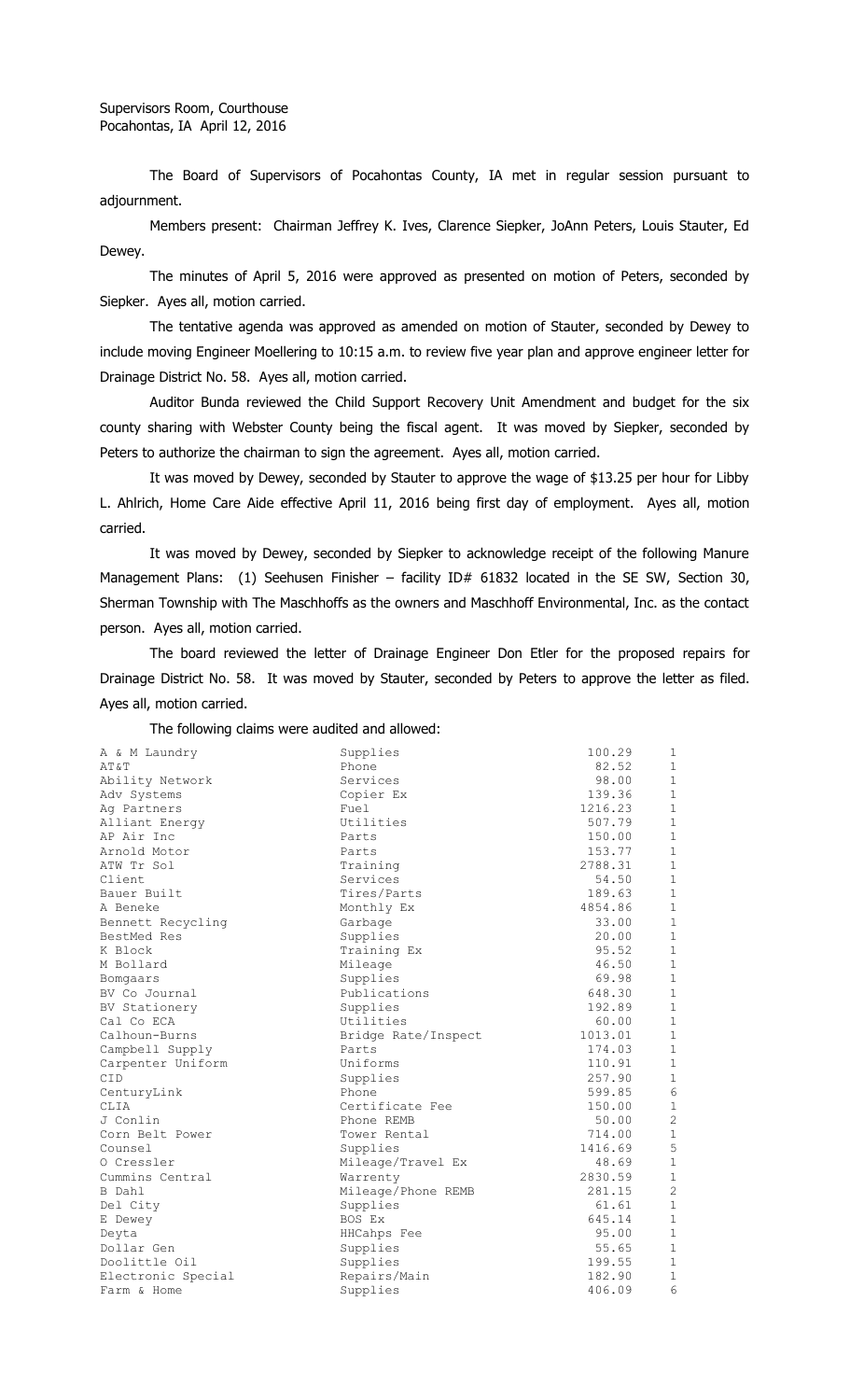| City-Fonda                                      |
|-------------------------------------------------|
| Foster's Frame                                  |
| Genesis                                         |
| Gilmore City                                    |
| Great Am Fin                                    |
| C Harmon                                        |
| K Hoffman                                       |
| Humboldt Co HD                                  |
| Humboldt Co Sheriff                             |
| IState Truck                                    |
| <b>IADPS</b>                                    |
| IA Nat Heritage                                 |
| IAHC                                            |
| ILEA                                            |
| Imperial Sup                                    |
| ISU                                             |
| <b>ISACA</b>                                    |
| <b>ISCTA</b>                                    |
|                                                 |
| N Jenson                                        |
| Johnston Auto                                   |
| L-3 Communications                              |
| <b>B</b> Larsen                                 |
| Client                                          |
| Laurens COC                                     |
| Laurens Municipal                               |
| Laurens Sun                                     |
| Mail Servcs                                     |
| MC of IA                                        |
| Martin Marietta                                 |
| Mediacom                                        |
| Medical Enter                                   |
| Menards                                         |
| K Metzger                                       |
| MidAmeri Energy                                 |
| Midwest Wheel                                   |
| M Myers                                         |
| Napa                                            |
| NW Comm                                         |
| R Nystrom                                       |
|                                                 |
| Office Elements<br>Office Systems               |
| Olson Electric                                  |
| Palmer Mutual Tel                               |
| City-Palmer                                     |
| Penguin Management                              |
| J Peters                                        |
|                                                 |
|                                                 |
| Pitney Bowes<br>Pizza Ranch                     |
|                                                 |
| City-Plover                                     |
|                                                 |
| Po Co Aud<br>Po Co Pub Health<br>Po Co Recorder |
|                                                 |
| Po Co Sec Rd                                    |
| Poca Comm Hospital                              |
| Poca Equip                                      |
| Poca Fiber                                      |
|                                                 |
| Poca Ford<br>Poca Lumber                        |
| Poca Off Supply                                 |
|                                                 |
| Poca Postmaster<br>City-Pocahontas              |
| City-Pocahontas                                 |
| Powers Funeral                                  |
| Pro Co-Op                                       |
| RAM Systems                                     |
| Record Dem                                      |
| Region V HAZMAT                                 |
| Rehab Systems                                   |
| S Richardson                                    |
| City-Rolfe                                      |
| Sage Software                                   |
| Genesis                                         |
| M Sexe                                          |
| C Siepker                                       |
| K Simacek                                       |
| Sirchie                                         |
| Solutions                                       |
| D Stall                                         |
| Star Leasing                                    |
| St Med Exam                                     |
| M Parrott                                       |
| Story Co Auditor<br>H Stoulil                   |

| D Ferguson             | Mileage/Phone REMB          | 252.75           | 2                            |
|------------------------|-----------------------------|------------------|------------------------------|
| City-Fonda             | Utilities                   | 144.69           | 1                            |
| Foster's Frame         | Services                    | 319.00           | $\mathbf{1}$                 |
| Genesis                | Janitorial                  | 750.00           | $\mathbf 1$                  |
| Gilmore City           | Utilities                   | 114.61           | $\mathbf{1}$                 |
| Great Am Fin           | Copier Lease                | 70.73            | $\mathbf{1}$                 |
| C Harmon               | BOH                         | 20.00            | $\mathbf{1}$                 |
| K Hoffman              |                             | 34.00            | $\mathbf{1}$                 |
| Humboldt Co HD         | CVA Mileage                 | 4712.60          | $\mathbf{1}$                 |
| Humboldt Co Sheriff    | 2nd QtrREIM<br>Prisoner Ser | 2200.00          | $\mathbf{1}$                 |
| IState Truck           | Supplies                    | 82.87            | $\mathbf 1$                  |
| IADPS                  |                             |                  | $\mathbf{1}$                 |
|                        | Terminal Billing            | 1380.00          | $\mathbf{1}$                 |
| IA Nat Heritage        | Dues                        | 300.00           | $\mathbf 1$                  |
| IAHC                   | Conference                  | 105.00           |                              |
| ILEA                   | Training                    | 160.00           | $\mathbf{1}$                 |
| Imperial Sup           | Supplies                    | 73.30            | $\mathbf{1}$                 |
| ISU                    | Training                    | 810.00           | $\mathbf{1}$                 |
| ISACA                  | Training                    | 100.00           | $\mathbf{1}$                 |
| <b>ISCTA</b>           | Training                    | 160.00           | $\mathbf 1$                  |
| N Jenson               | Wages                       | 700.00           | $\mathbf{1}$                 |
| Johnston Auto          | Supplies                    | 141.00           | $\mathbf{1}$                 |
| L-3 Communications     | Mobile Ser                  | 68.95            | $\mathbf{1}$                 |
| <b>B</b> Larsen        | Transport Ex                | 7.69             | $\mathbf{1}$                 |
| Client                 | Services                    | 10.00            | $\mathbf 1$                  |
| Laurens COC            | Dues                        | 50.00            | $\mathbf{1}$                 |
| Laurens Municipal      | Utilities                   | 970.54           | 2                            |
| Laurens Sun            | Publications                | 924.48           | $\mathbf{1}$                 |
| Mail Servcs            | Print/Postage               | 220.30           | $\mathbf{1}$                 |
| MC of IA               | Supplies                    | 1786.94          | $\mathbf{1}$                 |
| Martin Marietta        | Rdstone                     | 13450.96         | $\mathbf{1}$                 |
| Mediacom               | Internet                    | 166.37           | 2                            |
| Medical Enter          | Medical                     | 70.00            | 1                            |
| Menards                | Supplies                    | 500.85           | $\mathbf{1}$                 |
| K Metzger              | Phone/Mileage REMB          | 308.65           | 3                            |
| MidAmeri Energy        | Utilities                   | 108.20           | $\overline{2}$               |
| Midwest Wheel          | Supplies                    | 700.18           | $\mathbf{1}$                 |
| M Myers                | Outside Assist              | 272.50           | $\mathbf{1}$                 |
| Napa                   | Supplies                    | 12.49            | $\mathbf{1}$                 |
| NW Comm                | Internet                    | 1628.62          | 7                            |
| R Nystrom              | CVA Mileage                 | 20.00            | $\mathbf 1$                  |
| Office Elements        | Supplies                    | 2185.64          | 5                            |
| Office Systems         | Copier Main                 | 381.98           | 2                            |
| Olson Electric         | Elect Repair                | 631.40           | $\mathbf{1}$                 |
| Palmer Mutual Tel      | Phone                       | 314.92           | $\mathbf{1}$                 |
| City-Palmer            | Utilities                   | 81.00            | 1                            |
| Penguin Management     | E-Dispatch                  | 1398.00          | $\mathbf{1}$                 |
| J Peters               | BOH/BOS Ex                  | 573.68           | $\mathbf 1$                  |
| Pitney Bowes           | Post Meters                 | 152.04           | $\mathbf 1$                  |
| Pizza Ranch            | Meeting Ex                  | 34.93            | $\mathbf{1}$                 |
| City-Plover            | Utilities/RUT/FTM           | 100.00           | $\mathbf{1}$                 |
| Po Co Aud              | Phone                       | 23.46            | $\mathbf{1}$                 |
| Po Co Pub Health       | Services                    | 15.55            | $\mathbf{1}$                 |
| Po Co Recorder         | Canoe Reg                   | 135.20           | $\mathbf{1}$                 |
| Po Co Sec Rd           | Fuel                        | 142.15           | $\mathbf{1}$                 |
| Poca Comm Hospital     | Ambulance                   | 4000.00          | 1                            |
| Poca Equip             | Sup/Repairs                 | 755.77           | $\mathbf 1$                  |
| Poca Fiber             | Internet                    | 79.95            | $\mathbf 1$                  |
| Poca Ford              | Main Ser                    | 79.20            | $\mathbf 1$                  |
| Poca Lumber            | Supplies                    | 60.27            | $\mathbf 1$                  |
| Poca Off Supply        | Supplies                    | 2.50             | $\mathbf{1}$                 |
| Poca Postmaster        | Postage                     | 68.00            | $\mathbf{1}$                 |
| City-Pocahontas        | Tuition REIM                | 65.00            | $\mathbf{1}$                 |
| City-Pocahontas        | Utilities                   | 4640.77          | $\mathsf S$                  |
| Powers Funeral         | Autopsy Ser                 | 405.00           | $\mathbf{1}$                 |
| Pro Co-Op              | Fuel/Servcs                 | 9698.99          | 3                            |
| RAM Systems            | Maintenance                 | 545.00           | $\mathbf{1}$                 |
| Record Dem             | Publications                | 1153.09          | $\mathsf S$                  |
| Region V HAZMAT        | Contribution                | 1827.50          | $\mathbf{1}$                 |
| Rehab Systems          | Services                    | 750.00           | $\mathbf{1}$                 |
| S Richardson           | Phone/Mileage REMB          | 142.75           | $\mathbf{2}$                 |
| City-Rolfe             | Utilities                   | 291.25           | $\mathbf{1}$                 |
|                        | Software                    | 449.00           | $\mathbf{1}$                 |
| Sage Software          |                             |                  | $\mathbf{1}$                 |
| Genesis                | Services                    | 79.10<br>100.00  | $\mathbf{1}$                 |
| M Sexe                 | Med Exam Ex<br>BOS Ex       | 1211.09          | $\mathbf{1}$                 |
| C Siepker<br>K Simacek | Mileage                     | 90.00            | $\mathbf{1}$                 |
| Sirchie                |                             | 274.00           | $\mathbf 1$                  |
|                        | Supplies                    |                  | $\mathbf 1$                  |
| Solutions              | Comp Main/Supplies          | 316.37           | $\ensuremath{\mathsf{3}}$    |
| D Stall                | Phone/Mileage               | 541.43<br>285.02 | 3                            |
| Star Leasing           | Copier                      |                  |                              |
| St Med Exam            | Autopsy                     | 1603.00          | $\mathbf{1}$                 |
| M Parrott              | Form Supplies               | 27.50            | $\mathbf{1}$<br>$\mathbf{1}$ |
| Story Co Auditor       | Services                    | 100.00           |                              |
| H Stoulil              | Mileage                     | 135.88           | $\mathbf{1}$                 |